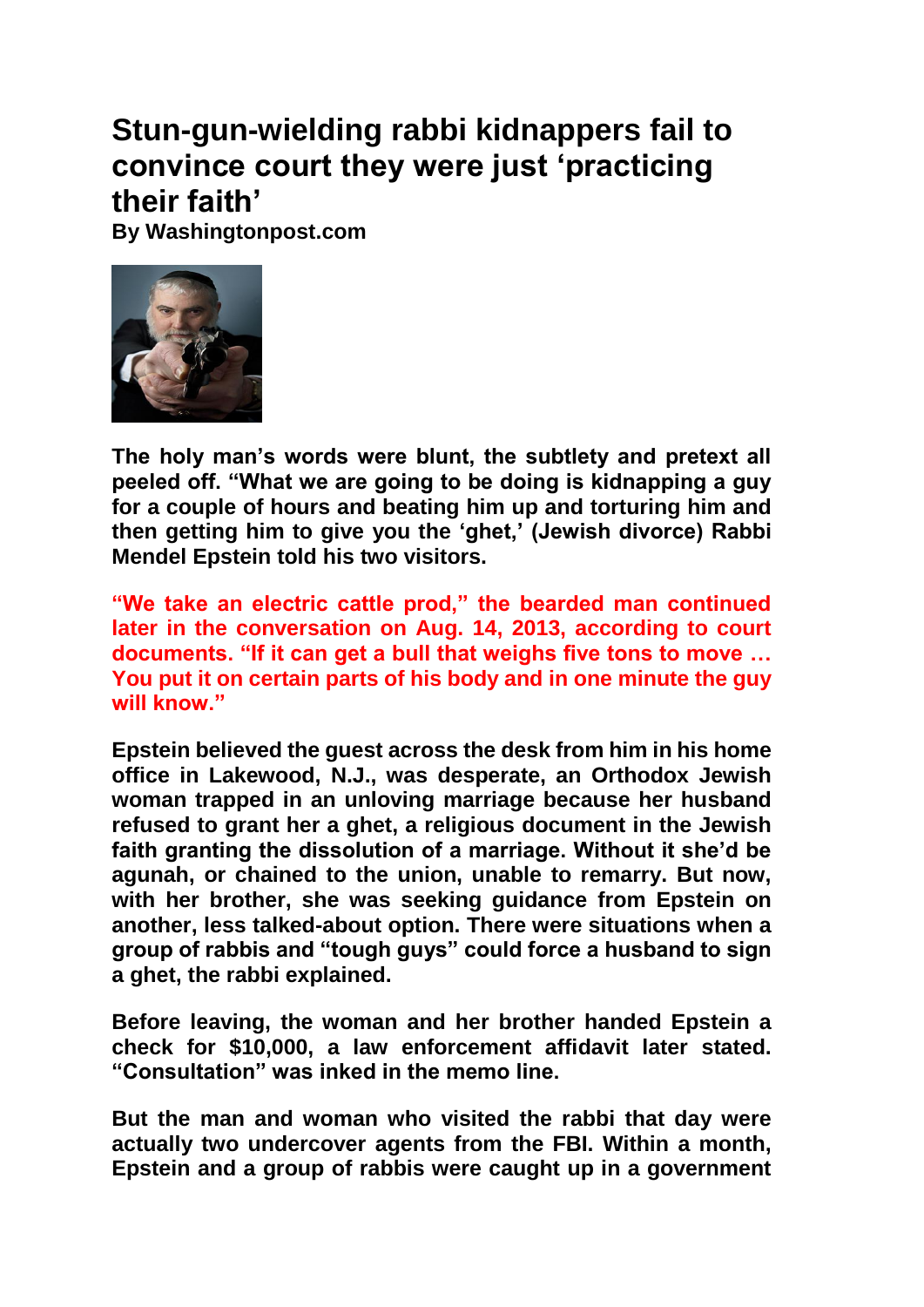**sting. In May 2014, they were indicted on federal charges. A year later, Epstein and two other rabbis — Jay Goldstein and Binyamin Stimler — were convicted of conspiracy to commit kidnapping.**

**Other documents related to the case talk about up to 20 known kidnappings involving the rabbis, but the original complaint outlines three, including a 2009 incident when a husband was lured to New Jersey with a job offer, then was "placed in a van, tied up, beaten and shocked with a stun-gun until he agreed to give his wife a ghet."**

**The case wasn't done, however. For the last year, the rabbis' attorneys have been pressing an appeal. In part, they've hoped to upend the conviction by pitting church against state, teeing up a familiar question about when spiritual practice trumps the secular law. Citing the 1993 Religious Freedom Restoration Act, the rabbis argued the government is barred from engaging in anything that burdens an individual's religious practice and here that's exactly what the Orthodox holy men were doing. This week, the U.S. Court of Appeals for the 3rd Circuit finally ruled in favour of the government. Crime, the three judge panel unanimously ruled, can't be shoved beneath the umbrella of religious practice.**

**The Orthodox Jewish law governing divorce and the ghet is strict. "The ghet is a dated and witnessed document wherein the husband expresses his unqualified intention to divorce his wife and sever all ties with her," Chabad.org states. The document is prepared by a special scribe — a sofer. The transmission of the document only goes one-way, from husband to wife, and must be completed before two witnesses.**

**When a husband refuses his wife a ghet, however, she can appeal to a rabbinical court of three rabbis, known as a beth din. This body can then issue contempt orders — psak kefiah against the husband to force his hand. In the Orthodox faith, assisting an agunah to secure her ghet is considered a mitzvah, a good deed.**

**"A husband who engages in such behaviour in violation of a rabbinic decree that he provide a ghet for his wife is an evil person," Rabbi Yitzchok Breitowitz, a rabbinical scholar, wrote in a February 2015 declaration to the court in support of the three**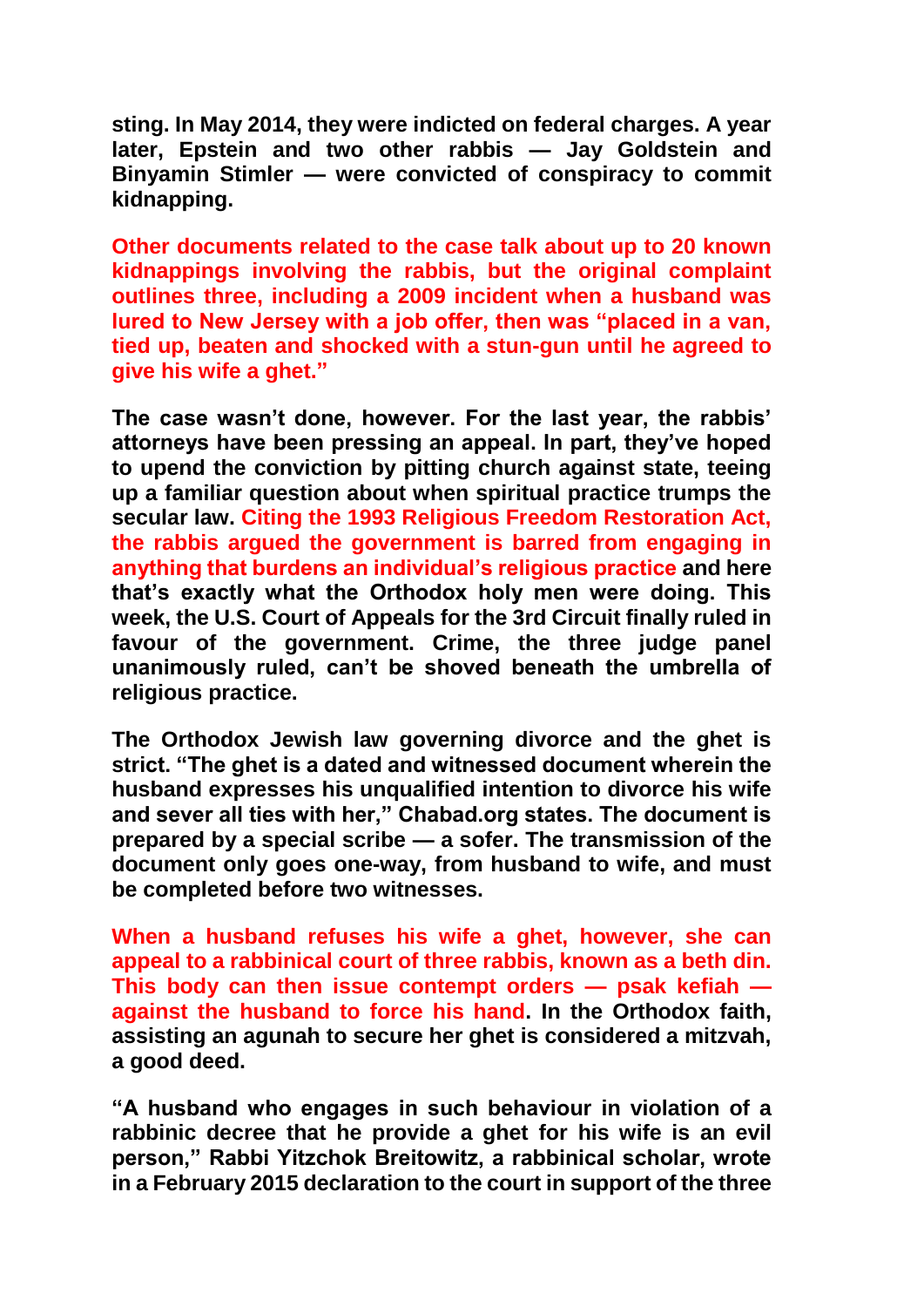**rabbis. "He effectively prevents a religious wife from ever remarrying under Jewish Law. The names of husbands in the United States who persist in refusing to authorize a ghet notwithstanding rabbinic decrees that they do so are published every week in the Jewish Press so that the reading public will hold them in disrepute."**

**Breitowitz also explained that there is textual backup in Jewish law for force being used to compel a stubborn husband. He pointed to Maimonides 12th century Code of Jewish Law, which states "When a man whom the law requires to be compelled to divorce his wife does not, the court should have him beaten until he consents, at which time they should have a ghet written."**

**This all looked a little different in 21st century New York and New Jersey. It also wasn't cheap. According to the original federal complaint against Epstein, Goldstein and Stimler, Epstein told the undercover agents \$10,000 was needed for the beth din to issue an order for the kidnapping and beating, plus \$50,000 to \$60,000 to pay for the "tough guys" who would swing the punches.**

**Epstein also told the undercover agents he performed this particular service every year to a year and a half.**

**In his recorded meeting with the agents, Epstein stated he hoped the threat of violence would be enough to force a husband's hand. "We prefer not to leave a mark," he told the agents, explaining that if the husband does go to the police, traces of harm are an obvious problem. "Basically the reaction of police is, if the guy does not have a mark on him, then, 'Uh, is there some Jewish crazy stuff here?' They don't get involved."**

**After the first August 2013 meeting, Epstein introduced the agents posing as suffering brother and sister to other members of the kidnapping plot. Epstein and Jay Goldstein checked out an isolated warehouse in Middlesex County for the crime. A beth din was held, and an order was issued "authorizing the use of violence to obtain a ghet."**

**On Oct. 9, 2013, Goldstein, Binyamin Stimler and six other men piled out of two dark vans at the warehouse. Inside, "they discussed how they planned to grab the husband, pull him down, tie him up, and take his phone," the complaint states. When law**